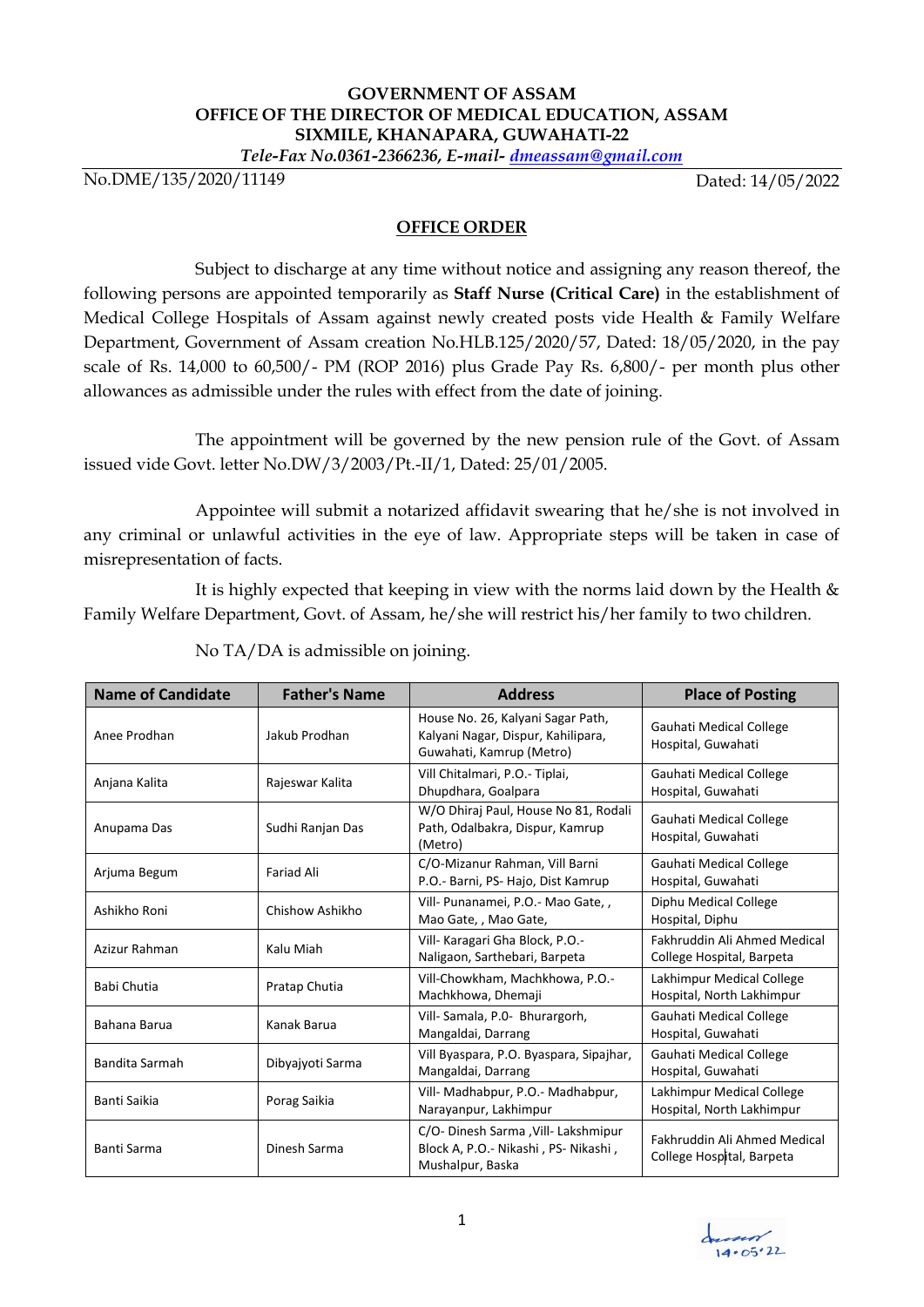| Barasha Ojah            | Pramod Ojah             | Metuakuchi, Santinagar, P.O-Barpeta,<br>House No-270, Barpeta                                                                  | Fakhruddin Ali Ahmed Medical<br>College Hospital, Barpeta |
|-------------------------|-------------------------|--------------------------------------------------------------------------------------------------------------------------------|-----------------------------------------------------------|
| Barnali Medhi           | Bani Kanta Medhi        | Mazdia, Chowkbazar, Chankuchi Path,<br>Near Bishnu Mandir, Nalbari                                                             | Gauhati Medical College<br>Hospital, Guwahati             |
| Basanti Sharma          | Nilkantha Sharma        | Kyrdemkulai, Regional Poultry<br><b>Breeding Farm, Umsning</b>                                                                 | Diphu Medical College<br>Hospital, Diphu                  |
| Beauti Bora             | Dandiram Bora           | Guwal Gaon, P.O-Salikihat, P.S-<br>Golaghat, Golaghat                                                                          | Jorhat Medical College<br>Hospital, Jorhat                |
| <b>Bhaswatee Kalita</b> | Krishna Kanta Kalita    | H.No-20, Vill/Town:Maidam Gaon,<br>Bongaon, Banalakshmi Path,<br>P.O:Beltola, P.S-Basistha, Guwahati,<br>Kamrup (Metro), Assam | Gauhati Medical College<br>Hospital, Guwahati             |
| <b>Bulti Das</b>        | Anil Das                | Uday Nagar, Ward No. 5, Golaghat                                                                                               | Jorhat Medical College<br>Hospital, Jorhat                |
| Chandrama Deka          | Puspa Ram Deka          | C/O-Puspa Ram Deka, Vill- No 1<br>Medhi Para, P.O.-Chapai Chowka,<br>Mangaldai, Dist Darrang                                   | <b>Tezpur Medical College</b><br>Hospital, Tezpur         |
| Chandrima Das           | <b>Numal Das</b>        | C/O-Numal Das, Vill Marakalang,<br>P.O.- Ahatguri, Dharamtul, Near<br>Namghar, Marigaon                                        | Gauhati Medical College<br>Hospital, Guwahati             |
| Chintamoni Bordoloi     | Moneswar Bordoloi       | Vill-Lowphulabori, P.O.- Dighaliati,<br>Roha, Nagaon                                                                           | Gauhati Medical College<br>Hospital, Guwahati             |
| Debashree Boruah        | Rijen Boruah            | Vill Amlakhi Dalani, P.O-Halem, NH-<br>15, Halem, Gohpur, Biswanath, Pin-<br>784170,                                           | Lakhimpur Medical College<br>Hospital, North Lakhimpur    |
| Deepti Topwar           | Ruben Topwar            | Village- No. 3 Simaluguri, P.O.-<br>Simaluguri, Bihpuria, Narayanpur,<br>District-Lakhimpur                                    | Lakhimpur Medical College<br>Hospital, North Lakhimpur    |
| Dew Khanikar            | Gopal Khanikar          | Nawshalia Pathar Gaon, P.O. Borjan,,<br>Kamarbandha, , Golaghat                                                                | Jorhat Medical College<br>Hospital, Jorhat                |
| Dhanashri Sarma         | Kalinath Sarma          | Co Kalinath Sarma, Vill Kumarpara, Po<br>Deomornoi, Ps Sipajhar, Mangaldai,<br>Darrang                                         | Gauhati Medical College<br>Hospital, Guwahati             |
| Dharitri Bania          | Gobin Chandra Bania     | House No 2, By Lane No 5, Kahilipara,<br>Santinagar, Near 4th A. P. Bn. 1st<br>Gate, Dispur, Guwahati, Kamrup<br>(Metro)       | Gauhati Medical College<br>Hospital, Guwahati             |
| Dimpi Chutia            | <b>Bhugeswar Chutia</b> | W/O - Ranjit Saikia, Vill - Rongpuria,<br>P.O. - Perabhari, Dhemaji                                                            | Lakhimpur Medical College<br>Hospital, North Lakhimpur    |
| Dimpol Kour             | <b>Baldev Singh</b>     | 1 No. Gondhakori Gaon, P.O.<br>Gohaingaon, Sarupathar, Golaghat                                                                | Jorhat Medical College<br>Hospital, Jorhat                |
| Dipali Minz             | John Minz               | Vill- Na Khagari, P.O.-Pahumora,<br>North Lakhimpur, Lakhimpur                                                                 | Lakhimpur Medical College<br>Hospital, North Lakhimpur    |
| Dipamoni Gohaon         | Kumud Gohaon            | Vill- Kahipara, P.O.- Laluk, PS- Laluk,<br>North Lakhimpur, Dist.- Lakhimpur,                                                  | Lakhimpur Medical College<br>Hospital, North Lakhimpur    |
| Dulumoni Das            | Naren Das               | Vill Domanapara, P.O.- Simlitola, PS-<br>Rangjuli, Goalpara                                                                    | Gauhati Medical College<br>Hospital, Guwahati             |
| Fifta Rani Ray          | Amalendu Ray            | C/O Ranjula Ray, Vill - Bhalukdubi,<br>P.O - Bhalukdubi, Goalpara, Near<br>Namghor, Goalpara                                   | Gauhati Medical College<br>Hospital, Guwahati             |
| Gayatri Tamuly          | <b>Rubul Tamuly</b>     | Dhepor Gaon, P.O.- Namtidole, PS-<br>Haluating, Haluating, Sivasagar                                                           | Assam Medical College<br>Hospital, Dibrugarh              |
| Gitashree Sensua        | Tarun Sensua            | Palengi Dhyan Sensua Gaon, P.O.<br>Palengi, Demow, Sivasagar                                                                   | <b>Assam Medical College</b><br>Hospital, Dibrugarh       |
| Gitika Deka             | Ananda Deka             | H.No -23, Surjyasen Lane, Botertol,<br>Rangirkhari, Meherpur, Cachar                                                           | <b>Silchar Medical College</b><br>Hospital, Silchar       |
| Gitumoni Das            | Biren Chandra Das       | Sonaighuli, Sawkuchi, Basistha,<br>Guwahati, Kamrup (Metro)                                                                    | Gauhati Medical College<br>Hospital, Guwahati             |

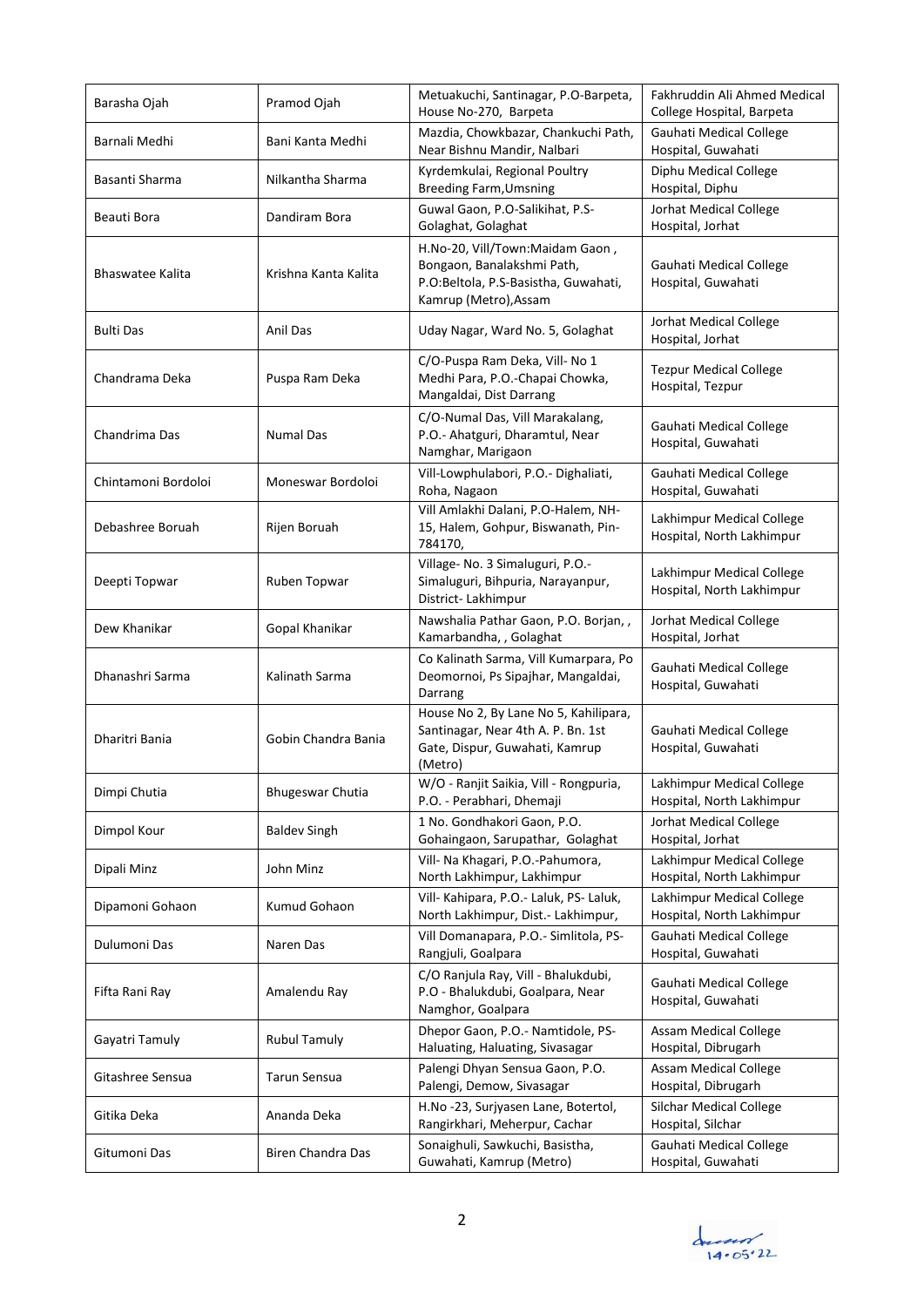| Gultaz Sultana Khanam        | Samsul Huda                   | Vill Mollapara, P.O. Howly Mohanpur,<br>Mangaldai, Darrang                                                     | <b>Tezpur Medical College</b><br>Hospital, Tezpur         |
|------------------------------|-------------------------------|----------------------------------------------------------------------------------------------------------------|-----------------------------------------------------------|
| Hamida Khanam Laskar         | Maskin Ali Laskar             | Dakshin Mohanpur Pt.VII, Sonai,<br>Silchar, Cachar                                                             | <b>Silchar Medical College</b><br>Hospital, Silchar       |
| Hasna Doley                  | Nabakumar Doley               | Vill Kalbari Gaon, P.O. Charigharia,<br>PS- Pulibor, Dist Jorhat                                               | Jorhat Medical College<br>Hospital, Jorhat                |
| Hemprava Changmai            | Krishna Changmai              | Jalbhari Gaon, Jalbhari, Dhakuakhana,<br>Lakhimpur                                                             | Lakhimpur Medical College<br>Hospital, North Lakhimpur    |
| Himadri Pegu                 | Prsanta Pegu                  | Vill- Garpara Gaon, P.O.- Moinapara,<br>Gogamukh, Dhemaji                                                      | Lakhimpur Medical College<br>Hospital, North Lakhimpur    |
| Himashree Sarma              | Bhagaban Chandra<br>Sarma     | Vill - Gerua, P.O.- Gerua, Hajo,<br>Kamrup                                                                     | Gauhati Medical College<br>Hospital, Guwahati             |
| Irom Premeshwori Devi        | I Tomba Singh                 | Leishangthem, Thoubal                                                                                          | Diphu Medical College<br>Hospital, Diphu                  |
| Ivleena Baruah               | Purneswar Baruah              | Pahumara Chuburi, Bamparbatia,<br>Tezpur, Sonitpur                                                             | <b>Tezpur Medical College</b><br>Hospital, Tezpur         |
| Jayshree Dey                 | Dibakar Dey                   | Durgapally, Near Police Quarters,<br>Ghungoor, P.O.- Silchar Medical<br>College, Silchar, Cachar               | Silchar Medical College<br>Hospital, Silchar              |
| Jon Kalita                   | Pramod Chandra Kalita         | C/O- Atul Kumar Kalita, House No. 22,<br>Gopal Nagar, Noonmati, P.O.-<br>Noonmati, Guwahati, Kamrup<br>(Metro) | Gauhati Medical College<br>Hospital, Guwahati             |
| Jonali Das                   | Deben Das                     | Vill-Tiniali Nowapara, P.O.-Moniari<br>Tiniali, Palasbari, Kamrup                                              | Gauhati Medical College<br>Hospital, Guwahati             |
| Joyful Lalsiemmawi           | Songrokhum Songate            | Kumbha Hmar Punjee, Kumbhir,<br>Udharbond, Silchar, Cachar                                                     | <b>Silchar Medical College</b><br>Hospital, Silchar       |
| Jubilee Ramdinthar           | Zathlo                        | C/O-Vincent R Khuojawl, P.O.-<br>Khumacherra, Joypur, Silchar, Cachar                                          | <b>Silchar Medical College</b><br>Hospital, Silchar       |
| Junmoni Borman               | Bhuban Borman                 | Bharalua Gaon, P.O.- Bharalua Tiniali,<br>Gaurisagar, Sivasagar                                                | <b>Assam Medical College</b><br>Hospital, Dibrugarh       |
| Junmoni Das                  | Ranjit Das                    | Vill - Bhati Bongaon, P.O.- Bhatiapar,<br>P.S.- Joysagar, Sivasagar                                            | <b>Assam Medical College</b><br>Hospital, Dibrugarh       |
| Juri Borah                   | Thagiram Borah                | Baghmaria Gaon, P.O.-<br>Kunwaripukhuri, Lichubari, Jorhat                                                     | <b>Jorhat Medical College</b><br>Hospital, Jorhat         |
| Juri Dutta                   | Protap Ch Dutta               | Jail Road, Near Rihno Auditorium,<br>P.O.- Borbheta, Jorhat                                                    | Jorhat Medical College<br>Hospital, Jorhat                |
| Jutika Das                   | Sudhan Chandra Das            | Vill Daisinguri, P.O. Patacharkuchi,<br>Pathsala, Barpeta                                                      | Fakhruddin Ali Ahmed Medical<br>College Hospital, Barpeta |
| Jyotika Basumatari           | Milan Basumatari              | Vill.- Borkacharigaon, Kondali, P.O.-<br>Nibukali, Nagaon Sadar, Nagaon                                        | Gauhati Medical College<br>Hospital, Guwahati             |
| Jyotsna Loying               | Puspo Chandra Loying          | Vill Bonkowal Gaon, Bonkowal,<br>Komargaon, Golaghat                                                           | <b>Assam Medical College</b><br>Hospital, Dibrugarh       |
| Kabita Doley                 | Gobin Doley                   | Kalyanpur, Ward No. 2, Bokakhat,<br>Golaghat                                                                   | <b>Assam Medical College</b><br>Hospital, Dibrugarh       |
| Kakusmita Baruah             | Bapan Ch Baruah               | Vill- Gerimari Prafulla Nagar, P.O-<br>Mangaldai, Darrang                                                      | <b>Tezpur Medical College</b><br>Hospital, Tezpur         |
| Khiromoni Gogoi              | Lila Gogoi                    | Vill- Badulipar, Dergaon, Golaghat                                                                             | Jorhat Medical College<br>Hospital, Jorhat                |
| Khundrakpam Sharmila<br>Devi | Kh Mangi Singh                | Dakhin Khalihamari, Gandhinagar,<br>Near Christ Church, Thanachariali,<br>Dibrugarh                            | Assam Medical College<br>Hospital, Dibrugarh              |
| Khuraijam Divya Devi         | Late Khuraijam Tomba<br>Singh | House No 7, Barman Lane, Station<br>Road, Tarapur, Silchar, Cachar                                             | Silchar Medical College<br>Hospital, Silchar              |
| Krishna Boro                 | Sukram Boro                   | Vill- Niz Ambagaon, P.O- Ambagaon,<br>Harisinga, Udalguri                                                      | Gauhati Medical College<br>Hospital, Guwahati             |
| Krishna Moni Khanikor        | Late Durgeswar<br>Khanikor    | Vill Agnibor Khanikor, P.O.- Charing,<br>Gaurisagar, Sivasagar                                                 | Assam Medical College<br>Hospital, Dibrugarh              |

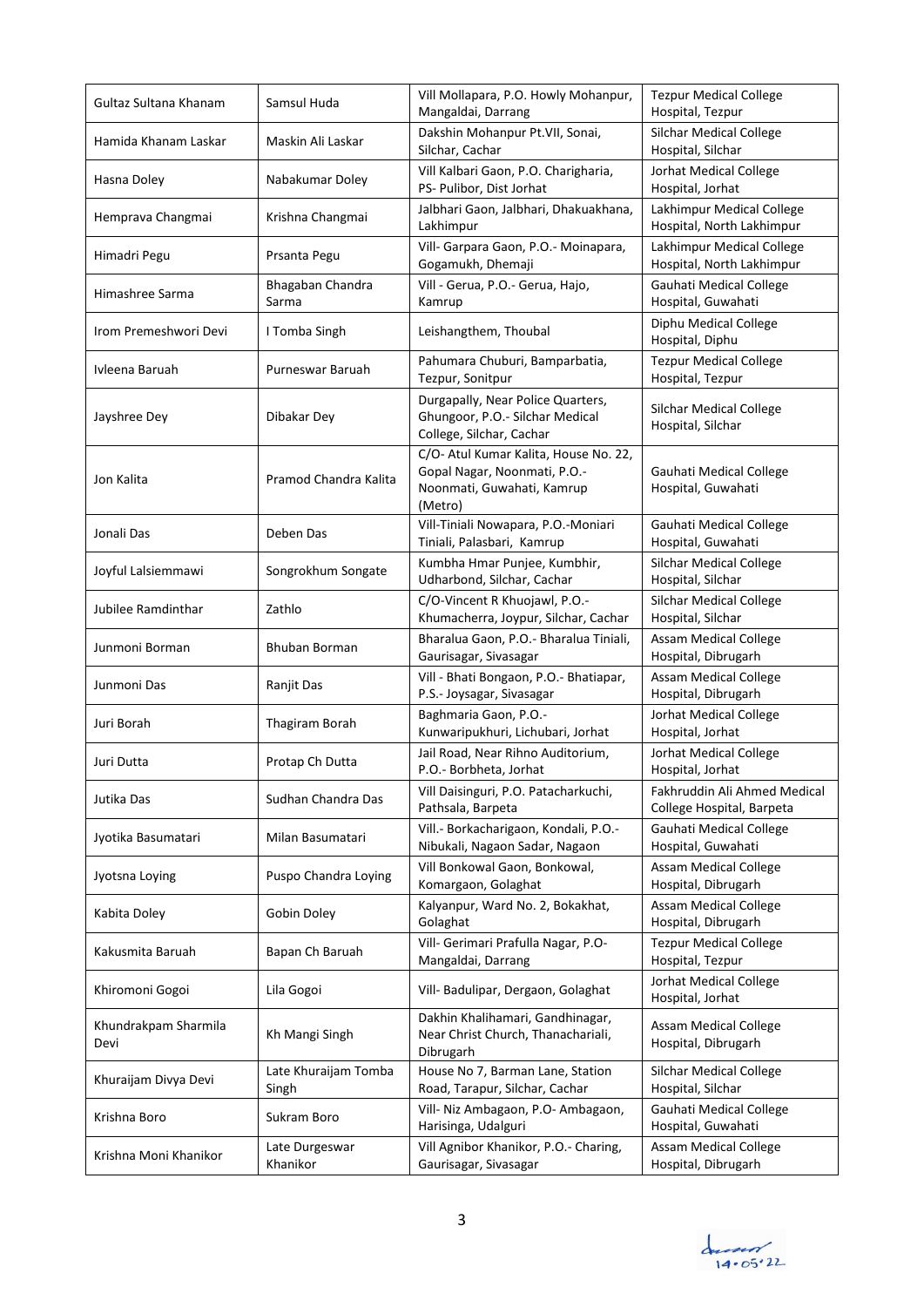| L Katia                     | Lt A Loli                   | Mao Gate, Kalinamai Vill, Mao Gate                                                                              | Diphu Medical College<br>Hospital, Diphu                  |
|-----------------------------|-----------------------------|-----------------------------------------------------------------------------------------------------------------|-----------------------------------------------------------|
| Lakhimai Borah              | Hemchandra Borah            | Santipur Bokabil, Dist-Sivasagar Pin-<br>785667                                                                 | <b>Assam Medical College</b><br>Hospital, Dibrugarh       |
| Lashmilima Boruah           | Mukul Boruah                | Village Kulapathar Pani Gaon, P.O.-<br>Aradhal, Dhemaji                                                         | Lakhimpur Medical College<br>Hospital, North Lakhimpur    |
| Leela Chhetry               | <b>Gopal Chhetry</b>        | Village Ushagaon, Joypore, Duliajan,<br>Dibrugarh                                                               | Assam Medical College<br>Hospital, Dibrugarh              |
| Leivon Basanti Kom          | Leivon Jugindro Kom         | Vill-Deulkuchi, P.O.-Deulkuchi,<br>Tamulpur, Rangia, Baska                                                      | Gauhati Medical College<br>Hospital, Guwahati             |
| Lipi Borah                  | Kamal Chandra Borah         | Vill Kamalaboria, P.O.- Phukanarhat,<br>Panigaon, Lakhimpur                                                     | Lakhimpur Medical College<br>Hospital, North Lakhimpur    |
| Lovely Pongener             | Imsumanen Pongener          | House No 13a, Burma Camp, Power<br>House Colony, East Police Station,<br>Dimapur Sadar Colony, Dimapur          | Diphu Medical College<br>Hospital, Diphu                  |
| Mainaw Daimari              | Bireswar Daimari            | Satribari, H.S Road, House No 24,<br>Paltan Bazar, Guwahati, Kamrup<br>(Metro)                                  | Gauhati Medical College<br>Hospital, Guwahati             |
| Mainu Gogoi                 | Rupeswar Gogoi              | Namti Doll Bailung Gaon, P.O.- Namti<br>Doll, Haluwating, Sivasagar                                             | Assam Medical College<br>Hospital, Dibrugarh              |
| Mami Nath                   | <b>Bhumidhar Nath</b>       | Vill Kash Sona Pur, P.O.-<br>Maruachowki, Sipajhar, Mangaldai,<br>Darrang                                       | Gauhati Medical College<br>Hospital, Guwahati             |
| Mamtaz Khanam               | Ismail Ali                  | Vill Pota Pukhuri, P.O.- Barampur,<br>Sipajhar, Darrang                                                         | Gauhati Medical College<br>Hospital, Guwahati             |
| Manisha Roy                 | Makhan Lal Roy              | Shivalik Park, Lane No.-1 R, House<br>No.-9, P.O-Meherpur, Silchar, Cachar                                      | <b>Silchar Medical College</b><br>Hospital, Silchar       |
| Mayashree Phukan            | Dibon Phukan                | C/O Late Punaram Borah, Kaptanchuk<br>Gaon, Hijuguri, Tinsukia                                                  | <b>Assam Medical College</b><br>Hospital, Dibrugarh       |
| Minakshi Chakladar          | Late Kashinath<br>Chakladar | Vill Kanchanpur, P.O. Saidaria, Rupahi<br>Hat, Nagaon                                                           | Gauhati Medical College<br>Hospital, Guwahati             |
| Mohosuma Begum<br>Borlaskar | Suabur Rahman<br>Borlaskar  | Vill-Lathigram, P.O-Lathigram,<br>Udharbond, Silchar, Cachar                                                    | <b>Silchar Medical College</b><br>Hospital, Silchar       |
| Momimoni Saikia             | Hemkanta Saikia             | C/O Sobhan Nath, Vill Kachipathar,<br>P.O.- Moitri Ashram, Near Lilabari<br>Airport, North Lakhimpur, Lakhimpur | Lakhimpur Medical College<br>Hospital, North Lakhimpur    |
| Mompi Narzari               | Sebendra Narzari            | Ambagaon, Harisingha, Udalguri                                                                                  | <b>Tezpur Medical College</b><br>Hospital, Tezpur         |
| Momy Begum                  | Safikul Hussain             | Kakojan Naga Gaon, Komar Gaon,<br>P.O.- Komar Gaon Via Joypur, Dist<br>Dibrugarh                                | <b>Assam Medical College</b><br>Hospital, Dibrugarh       |
| Monalisha Saikia            | Mahendra Kumar<br>Saikia    | Balajan Tiniali, P.O- Holltugaon,<br>Kokrajhar                                                                  | Fakhruddin Ali Ahmed Medical<br>College Hospital, Barpeta |
| Moushumi Taye               | Padma Taye                  | Mayang Path, Station Road, P.O.<br>Dhemaji, Dhemaji                                                             | Lakhimpur Medical College<br>Hospital, North Lakhimpur    |
| Mousumi Buragohain          | Subhash Buragohain          | Bhaboli Chuk Gaon, P.O- Gorokhia<br>Dole, Jorhat                                                                | Jorhat Medical College<br>Hospital, Jorhat                |
| Mousumi Gogoi               | Parag Gogoi                 | 1 No Kapahuwa Gaon, P.O.-<br>Lakhipathar, Digboi, Tinsukia                                                      | <b>Assam Medical College</b><br>Hospital, Dibrugarh       |
| Mrs Binita Mahanta          | Gajendra Mahanta            | Vill Athara, P.O. Puthimari, Rangia,<br>Kamrup                                                                  | Gauhati Medical College<br>Hospital, Guwahati             |
| Murshina Parbin             | Nur Islam Sheikh            | Vill Dalgoma, P.O. Dalgoma, Matia,<br>Goalpara                                                                  | Gauhati Medical College<br>Hospital, Guwahati             |
| Nasrin Begum                | Ajmat Ali                   | Kakojan Komer Khatowal, P.O.<br>Kakojan, P.S. Teok, Dist. Jorhat                                                | Jorhat Medical College<br>Hospital, Jorhat                |
| Nayantara Begum             | Chiraj Ali                  | Vill: Barnagar Banekuchi, P.O:<br>Banekuchi, Nalbari                                                            | Gauhati Medical College<br>Hospital, Guwahati             |
| Nibedita Chamuah            | Pradip Chamuah              | Vill-No 2 Bharalichuk, P.O.-Dhemaji,<br>PS-Dhemaji, Dhemaji                                                     | Lakhimpur Medical College<br>Hospital, North Lakhimpur    |

ducent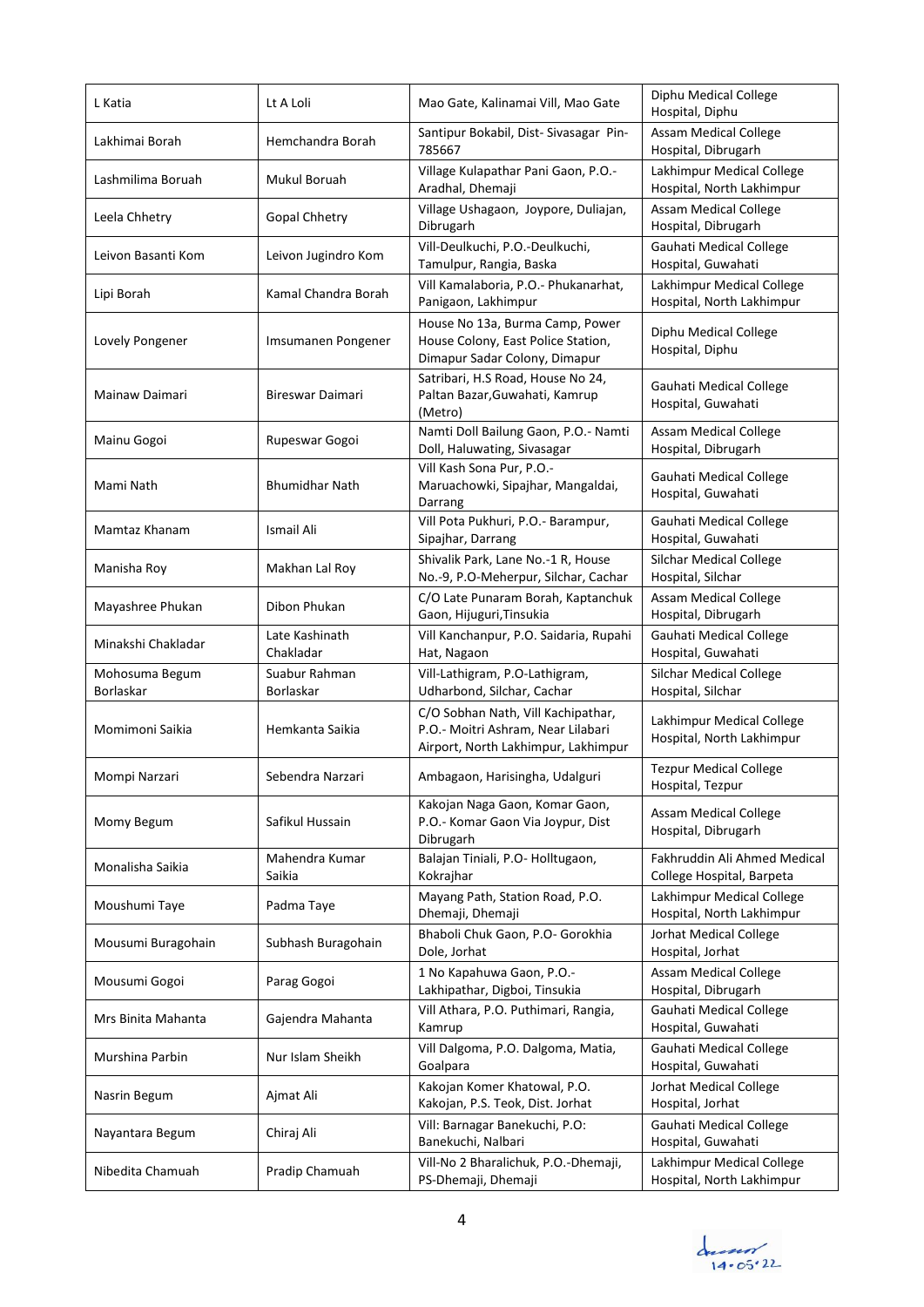| Nipu Kumar               | Labanya Kumar          | Vill-Raipur (Birkala), P.O.Pathsala,<br>Patacharkuchi, Barpeta                                                               | Fakhruddin Ali Ahmed Medical<br>College Hospital, Barpeta |
|--------------------------|------------------------|------------------------------------------------------------------------------------------------------------------------------|-----------------------------------------------------------|
| Nirmola Bhuyan           | Nara Bhuyan            | Khomtai Moranhat, Khomyai Gaon,<br>Moranhat Dist-Sivsagar                                                                    | <b>Assam Medical College</b><br>Hospital, Dibrugarh       |
| Nitu Deori               | Pronay Deori           | Hirimbapur, Saukuchi, Odalbakra,<br>Nizorapar, Guwahati, Kamrup (Metro)                                                      | <b>Gauhati Medical College</b><br>Hospital, Guwahati      |
| Nitu Moni Sarma          | Umakanta Sarma         | Vill: No2 Goreswar Jyoti Nagar, P.O.:<br>Goreswar, Dist: Baksa                                                               | Fakhruddin Ali Ahmed Medical<br>College Hospital, Barpeta |
| Nitumoni Ligira          | Jajneswar Ligira       | Sandahkhowa, P.O.- Sandahkhowa,<br>Bihpuria, Lakhimpur                                                                       | Lakhimpur Medical College<br>Hospital, North Lakhimpur    |
| Nur Nehar Sultana        | Abdul Barek            | Hno 261, Vill: Kirakara, Po: Dhalpur,<br>Sipajhar, Mangaldai, Darrang                                                        | Gauhati Medical College<br>Hospital, Guwahati             |
| Nurnahar Begum           | Mafiz Ali              | Vill -Simelibari, P.O.- Mandakata,<br>Baihatachariali, Guwahati, Kamrup                                                      | Gauhati Medical College<br>Hospital, Guwahati             |
| Pamela Rani Dey          | Pranesh Dey            | Lepetkatta, Barbaruah, Dibrugarh                                                                                             | <b>Assam Medical College</b><br>Hospital, Dibrugarh       |
| Polashi Hazarika         | Gobin Hazarika         | Village Molai Kumar Gaon, P.O.<br>Baruabamun Gaon, Dergaon,<br>Golaghat                                                      | Jorhat Medical College<br>Hospital, Jorhat                |
| Pompi Bordoloi           | Kumud Bordoloi         | Kohora Pil Khana, P.O. Kaziranga<br>National Park, Kohora, Golaghat                                                          | Jorhat Medical College<br>Hospital, Jorhat                |
| Pompi Gogoi              | Pulin Gogoi            | Vill-Tengapukhuri (Dhamdhuli Gaon),<br>P.O.- Tengapukhuri, PS- Mathurapur,<br>Charaideo, Sivasagar                           | <b>Assam Medical College</b><br>Hospital, Dibrugarh       |
| Pompi Sonowal            | Baidyanath Sonowal     | Pabhajan, Borhapjan, Doomdooma,<br>Tinsukia                                                                                  | <b>Assam Medical College</b><br>Hospital, Dibrugarh       |
| Pranami Chutia           | Lalit Chutia           | Vill- Lahing Napam Gaon, P.O.-<br>Majkuri, PS- Teok Mouza-<br>Gakhirkhowa, Jorhat                                            | Jorhat Medical College<br>Hospital, Jorhat                |
| Pranita Das              | Dharampati Das         | Barbari Magzine Shivnagar, P.O.-<br>Udayan Bihar, PS : Noonmati,<br>Guwahati, Dist: Kamrup (M), Pin:<br>781171               | Gauhati Medical College<br>Hospital, Guwahati             |
| Pritima Sarma            | Anil Kumar Sarma       | Vill.: Kordoitola, P.O.: Balilecha,<br>Nalbari                                                                               | Gauhati Medical College<br>Hospital, Guwahati             |
| Priyanka Borah           | Niranjan Borah         | Vill Chaboti P.O.- Chaboti, P.S. North<br>Lakhimpur, Lakhimpur                                                               | Lakhimpur Medical College<br>Hospital, North Lakhimpur    |
| Priyanka Borpatra Gohain | Nirmal Borpatra Gohain | Ratnapur, P.O.- Laluk, North<br>Lakhimpur, Lakhimpur                                                                         | Lakhimpur Medical College<br>Hospital, North Lakhimpur    |
| Priyanka Chetry          | Dil Bahadur Chetry     | Tipam Road, Borbil No<br>2, Digboi, Tinsukia                                                                                 | <b>Assam Medical College</b><br>Hospital, Dibrugarh       |
| Promila Topno            | Luthar Topno           | C/O Amrit Bodra, Street Hugrajuli<br>Road, Vill Christianpara, Dhekiajuli,<br>P.O.- Sirajuli, Tezpur, Sonitpur               | <b>Tezpur Medical College</b><br>Hospital, Tezpur         |
| Protiva Hazarika         | Ghanakanta Hazarika    | Ahuchaul Gaon, Ward No 3, CD<br>Road, North Lakhimpur, P.O.- North<br>Lakhimpur, Lakhimpur                                   | Lakhimpur Medical College<br>Hospital, North Lakhimpur    |
| Pubali Devi              | Cheniram Nath          | Vill- Niz Bihaguri, P.O- Bihaguri,<br>Tezpur, Dist- Sonitpur                                                                 | <b>Tezpur Medical College</b><br>Hospital, Tezpur         |
| Puspaboti Robidas        | Kandura Robidas        | Nakari Village, P.O. - Na Deogharia,<br>Tengakhat, Dibrugarh                                                                 | <b>Assam Medical College</b><br>Hospital, Dibrugarh       |
| Rabiya Begum             | Rahim Ali              | Hatigaon Dargaah Road, Notbama<br>Housefed, Near Imdadia Nagar<br>Maszid, Hatigaon, House No 21,<br>Guwahati, Kamrup (Metro) | Gauhati Medical College<br>Hospital, Guwahati             |
| Rahana Sultana           | Afzel Ali              | House No-132, Bylane-Putuli Rasul<br>Path, Vill-Nowapara, Satgaon, P.O-<br>Panjabari, Guwahati, Kamrup (Metro)               | Gauhati Medical College<br>Hospital, Guwahati             |

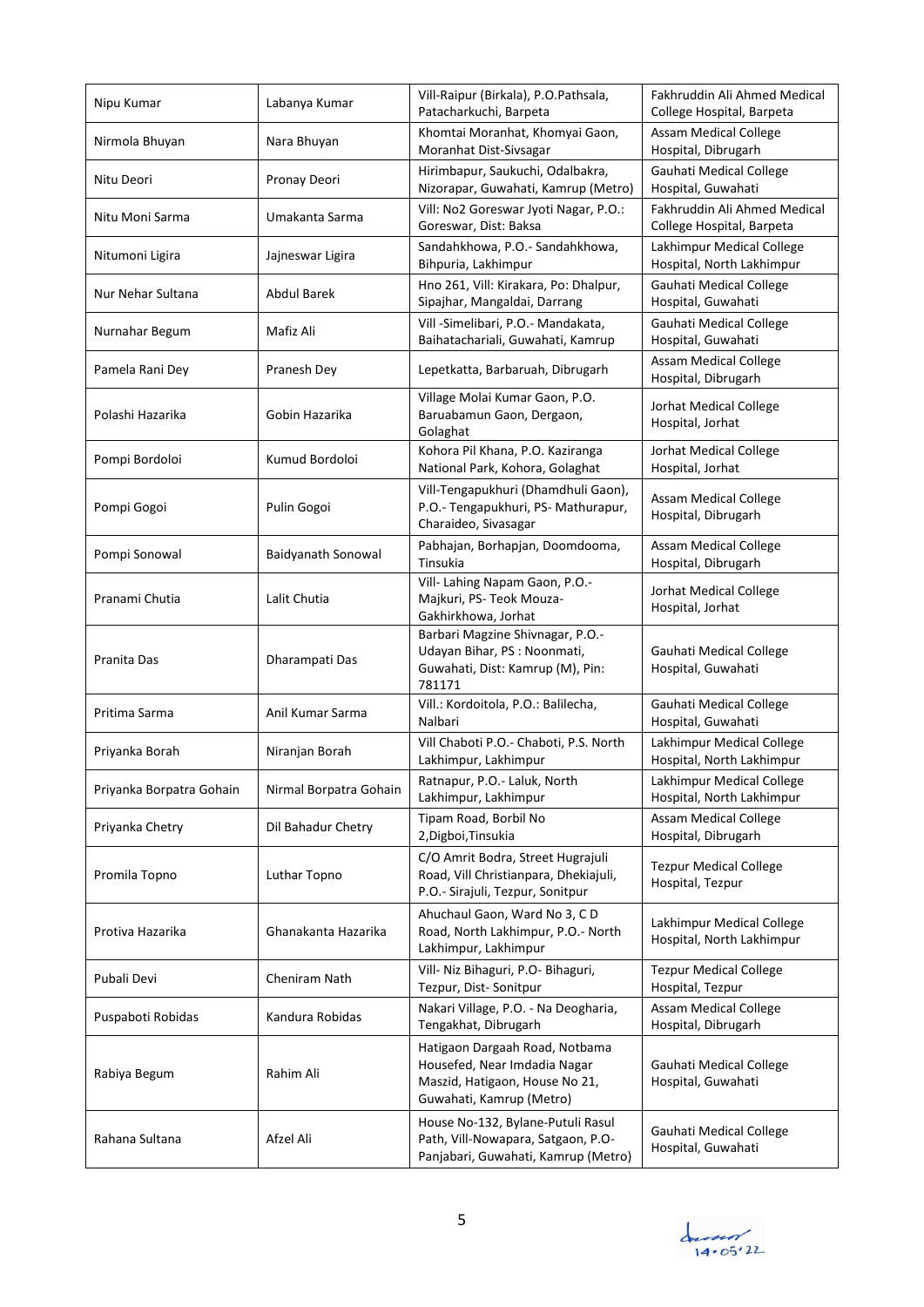| Rehena Ahmed            | Riazuddin Ahmed               | Dispur, Supermarket, Sarumotoria,<br>Dispur, Swarajnagar House No. 02,<br>Guwahati, Kamrup (Metro)                                                                                    | Gauhati Medical College<br>Hospital, Guwahati             |
|-------------------------|-------------------------------|---------------------------------------------------------------------------------------------------------------------------------------------------------------------------------------|-----------------------------------------------------------|
| Rejeena Ahmed           | Khalil Ali                    | Vill Chandrapur Bagicha, P.O.<br>Chandrapur, Pragjyotishpur,<br>Guwahati, Kamrup (Metro)                                                                                              | Gauhati Medical College<br>Hospital, Guwahati             |
| Rengani Deka            | Lohit Chandra Deka            | House No- 119, Ward No. 2, Bye Lane<br>14, Town - Bidyapur (Forest Office<br>Road), P.O.- Nalbari, PS- Nalbari,<br>Nalbari                                                            | Gauhati Medical College<br>Hospital, Guwahati             |
| Riju Devi               | Dambaru Basnet                | House No.02, Agali Path, Byelane-02,<br>R.G.B Road, Ambikagiri Nagar,<br>Gitanagar, P.O.- Zoo Road, Guwahati,<br>Kamrup (Metro)                                                       | Gauhati Medical College<br>Hospital, Guwahati             |
| Rimjim Borah            | Loknath Borah                 | C/O- Junmoni Borah, Vill- Deurigaon,<br>P.O- Howajan, Gohpur, Biswanath                                                                                                               | Lakhimpur Medical College<br>Hospital, North Lakhimpur    |
| Ronika Mayanglambam     | Mayanglambam<br>Amuchou Singh | Pangei Bazar, Near Kartic Hall,<br>Heingang, Imphal,                                                                                                                                  | Diphu Medical College<br>Hospital, Diphu                  |
| Roseline Khudi Rabha    | Lorence Khudi                 | Vill- Balapur, P.O.-Lahorghat,<br>Polashbari, Kamrup                                                                                                                                  | Gauhati Medical College<br>Hospital, Guwahati             |
| Roshni Phukan           | Moni Ram Phukan               | 5 No.Pata(Locality), Harmoti, P.O-<br>Merbil, Laluk, Lakhimpur                                                                                                                        | Lakhimpur Medical College<br>Hospital, North Lakhimpur    |
| Rousanara Begum         | Gias Uddin Ahmed              | Vill Rowmari, P.O.- Rowmari, PS-<br>Sualkuchi, Kamrup                                                                                                                                 | Gauhati Medical College<br>Hospital, Guwahati             |
| Rubi Gogoi              | Hem Chandra Gogoi             | Vill-Kothalguri, P/O-Nemutangani,<br>Dhakuakhana, Lakhimpur                                                                                                                           | Lakhimpur Medical College<br>Hospital, North Lakhimpur    |
| Ruma Begum              | Muslim Ali                    | Bylane-3, H.No-2, Chilaray Nagar,<br>Bhangagarh, Guwahati, Kamrup<br>(Metro)                                                                                                          | Gauhati Medical College<br>Hospital, Guwahati             |
| Sajida Akther Barbhuiya | Abdul Matin Barbhuiya         | W/O Dilbahar Choudhury, Vill - Uttar<br>Mohanpur, P.O. - Govindanagar,<br>Sonai, Silchar, Cachar                                                                                      | Silchar Medical College<br>Hospital, Silchar              |
| Sampreeti Boruah        | Arun Kr Boruah                | Vill: Bhatiapar, P.O: Bhatiapar, P.S:<br>Sivasagar, Bhatiapar, Dist: Sivasagar                                                                                                        | <b>Assam Medical College</b><br>Hospital, Dibrugarh       |
| Sarbananda Doley        | Robin Doley                   | Vill- Naharbari, P.O- Amtola, PS-<br>Panigaon, North Lakhimpur,<br>Lakhimpur                                                                                                          | Lakhimpur Medical College<br>Hospital, North Lakhimpur    |
| Sarbina Begum           | Saifuddin Ahmed               | Vill Darghapur, P.O. Bhella, Barpeta                                                                                                                                                  | Fakhruddin Ali Ahmed Medical<br>College Hospital, Barpeta |
| Shafinur Begum          | Dorbesh Ali                   | H.No. 216, Dapkarbhita, P.O.-<br>Khalisabhita, Lakhipur, Goalpara                                                                                                                     | Gauhati Medical College<br>Hospital, Guwahati             |
| Sikha Moni Buragohain   | Late Birinchi<br>Buragohain   | W/O Biraj Kumar Deka, House No.6,<br>Panjabari, Bagharbari, Shiv Mandir<br>Path, Jagannath Mandir Path,<br>Satgaon Noonmati, Beside Sunrise<br>Apartment, Guwahati, Kamrup<br>(Metro) | Gauhati Medical College<br>Hospital, Guwahati             |
| Somual Lomga            | Lt Robin Lomga                | Lakhipur, Sangkhati, Merapani,<br>Golaghat                                                                                                                                            | Jorhat Medical College<br>Hospital, Jorhat                |
| Sonma Begum             | Mahiruddin Ahmed              | Muslim Ghopa, Sipajhar, Mangaldoi,<br>Darrang                                                                                                                                         | Gauhati Medical College<br>Hospital, Guwahati             |
| Sulfana Begum Barbhuiya | Forij Uddin Barbhuiya         | Vill Nutan Ram Nagar Part 4, P.O.<br>Dakshin Mohanpur, Sonai, Silchar,<br>Cachar                                                                                                      | Silchar Medical College<br>Hospital, Silchar              |
| Sumitra Roy             | Sunil Roy                     | Settlement Link Road, Near Old<br>Annada Polly Nursing Home,<br>Karimganj, Karimganj                                                                                                  | Silchar Medical College<br>Hospital, Silchar              |
| Sunita Baghwar          | Mathias Baghwar               | C/O. Ugin Baru, Sarojani Tea Estate,<br>P.O. Rajgarh, Tingkhong, Dibrugarh                                                                                                            | Assam Medical College<br>Hospital, Dibrugarh              |